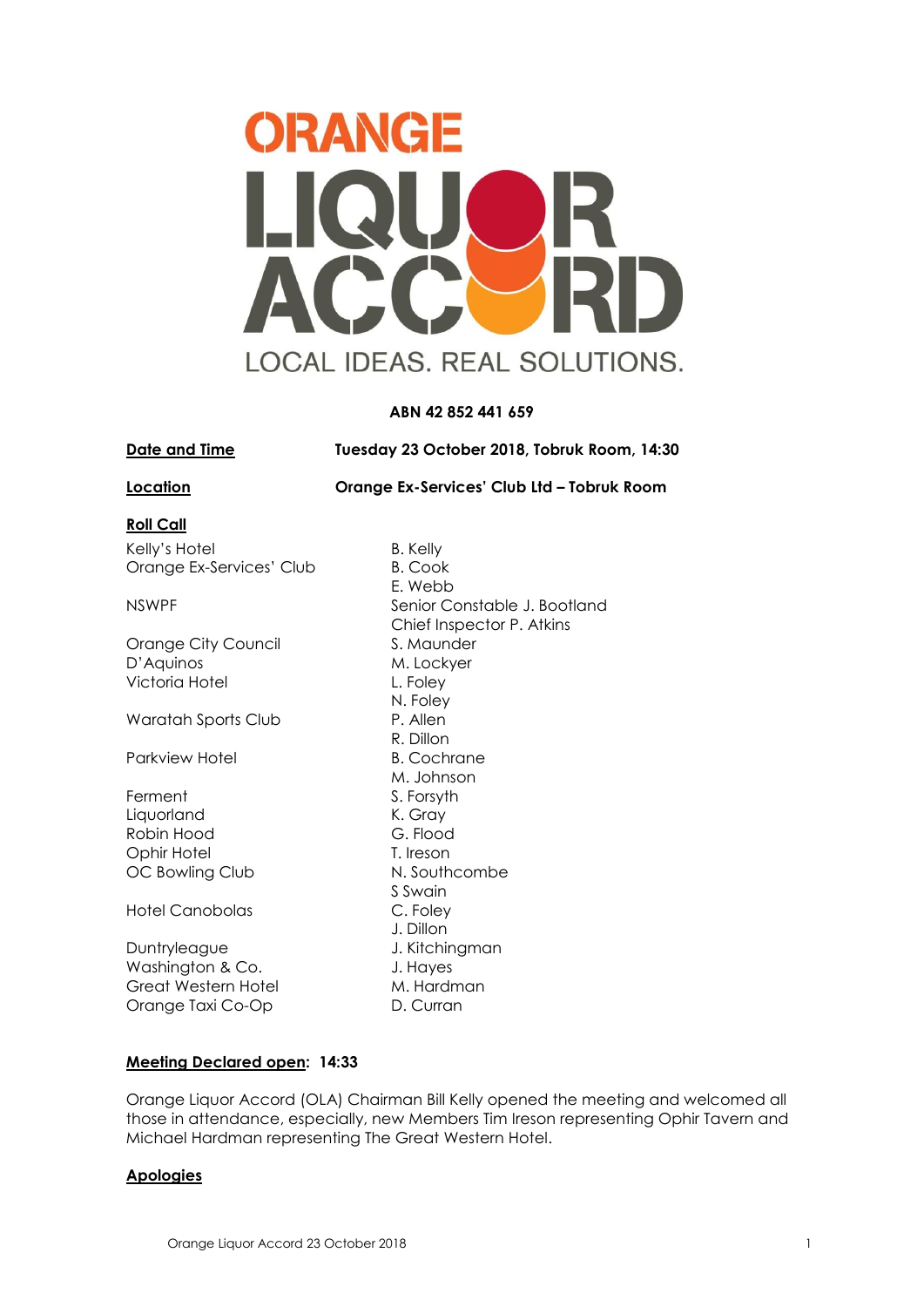Mark Pinkerton (OESC)

Moved B. Cochrane Seconded B. Cook that the Apologies be accepted.

Carried Unanimously

## **Adoption of previous minutes – 31 July 2018**

Minutes of the meeting held on 31 July 2018 be adopted.

Moved B. Grassick Seconded M. Pinkerton that the minutes of the meeting held on 24 October 2018 be accepted as read and adopted.

Carried Unanimously

## **Business Arising**

a) Mr B. Cook shared news that Orange Liquor Accord had received a letter from Andrea Hamilton-Vaughan in regards to the 'Leave Your Car At Home;' Christmas/peak season campaign, following her address to the Accord at the July meeting. Ms Hamilton-Vaughan had asked for financial support in the letter. B. Cook said Orange Liquor Accord has money in the Budget to support the campaign, and will be donating \$2,000 to fund taxi vouchers and swag donations throughout the Orange and Cabonne city council areas as part of the 'Leave Your Car At Home' campaign.

## **Membership & Finance Report**

Mr B. Cook tabled the Membership & Finance Report, and discussed Membership numbers (included in the report).

## **Police Report**

Senior Constable Bootland spoke about the weather getting warmer, and encourage licensees to remain vigilant given a spike of crowds.

He spoke of changes in liquor legislation and a new tiered training course. He will give advice on the training at the next meeting. *(NB: This will be an Agenda point at the next meeting.)*

Chief Inspector Atkins spoke of problems in and around the CBD, and about their work to clear crowds from the area and a push on RBTs.

He said there has been a lull of anti-social behaviour in the past few months, and that most anti-social at present times is due to private drinking.

There will be a new licensing Sargent in the near future.

## **General Business**

**a. Casual entitlements benchmark case**

B. Cook spoke about a precedent human resources/industrial relations case for a casually contracted employee being awarded holiday leave. He tabled information for OLA members.

**b. ClubsNSW MOU to maintain tax rates on gaming** B. Cook tabled information for members.

## **c. New liquor legislation**

B. Cook tabled information for members.

## **d. 2019 Liquor license fee increase**